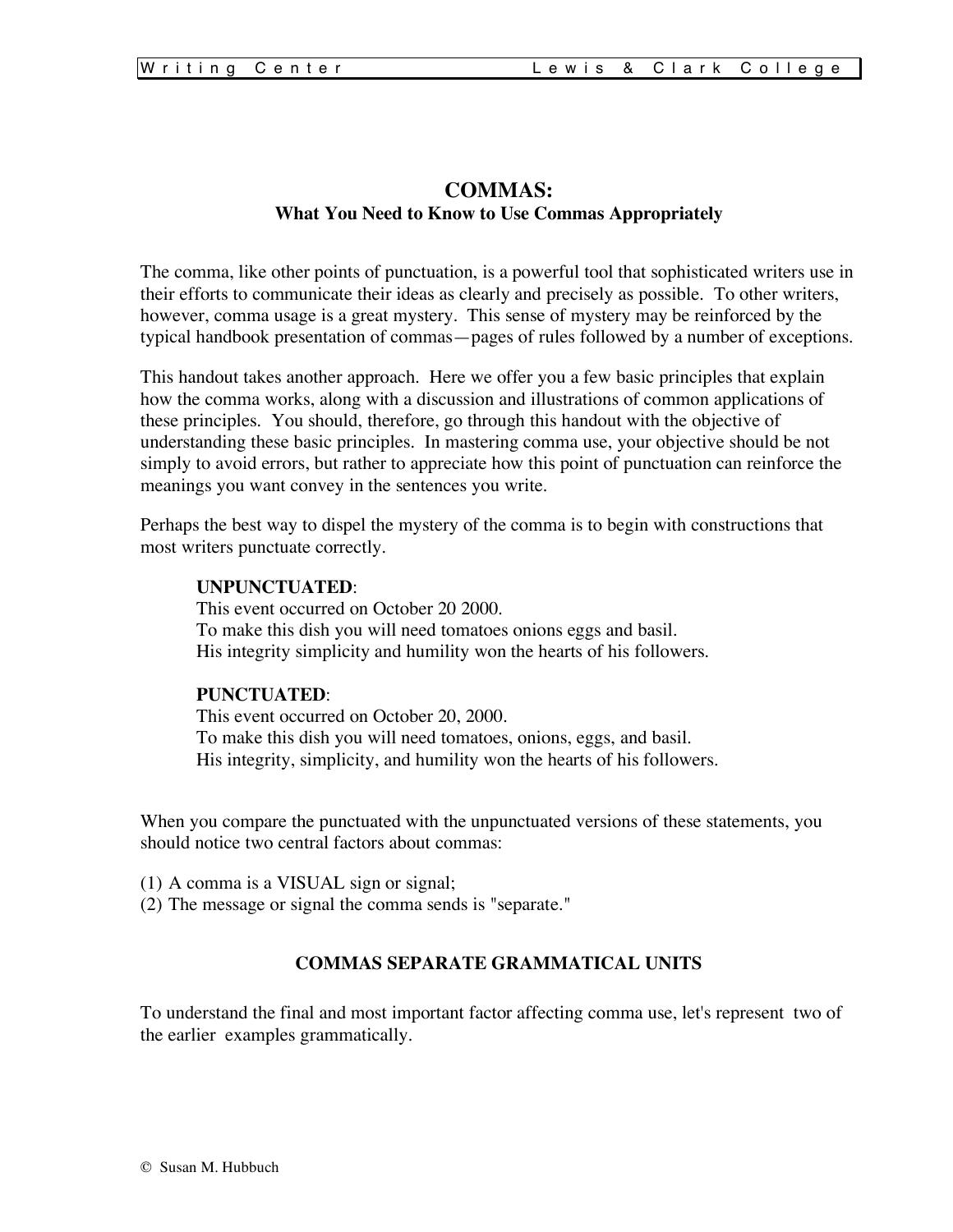|           |           | tomatoes<br>onions |
|-----------|-----------|--------------------|
| you       | will need | eggs<br>basil      |
| [subject] | [verb]    | [objects]          |
| integrity |           |                    |

| [subjects] | [verb] | [object] |
|------------|--------|----------|
| humility   | won    | hearts   |
| simplicity |        |          |

Now let's consider two more examples:

. . .government of the people, by the people, for the people, shall not perish from the earth. Lincoln, "The Gettysburg Address"

| [subject]  | [adjectives]                    | [verb]           |
|------------|---------------------------------|------------------|
| government | by the people<br>for the people | shall not perish |
|            | of the people                   |                  |

The professor explained who Ulysses S. Grant was, what role he played in the Civil War, and why he was such a great general.

| [subject] | [verb]    | [objects]                                                               |
|-----------|-----------|-------------------------------------------------------------------------|
| professor | explained | what role he played in the Civil War<br>why he was such a great general |
|           |           | who Ulysses S. Grant was                                                |

These examples show us that, although the comma may seem to be a small and humble object, it has a critical role to play. That role is enabling readers to grasp the proper structure of a sentence quickly and easily. In these examples of items in a series:

- The commas alert us that one of the grammatical units in the sentence is a compound: that is, the unit is composed of several ideas.
- The comma indicates the boundaries of the compound elements.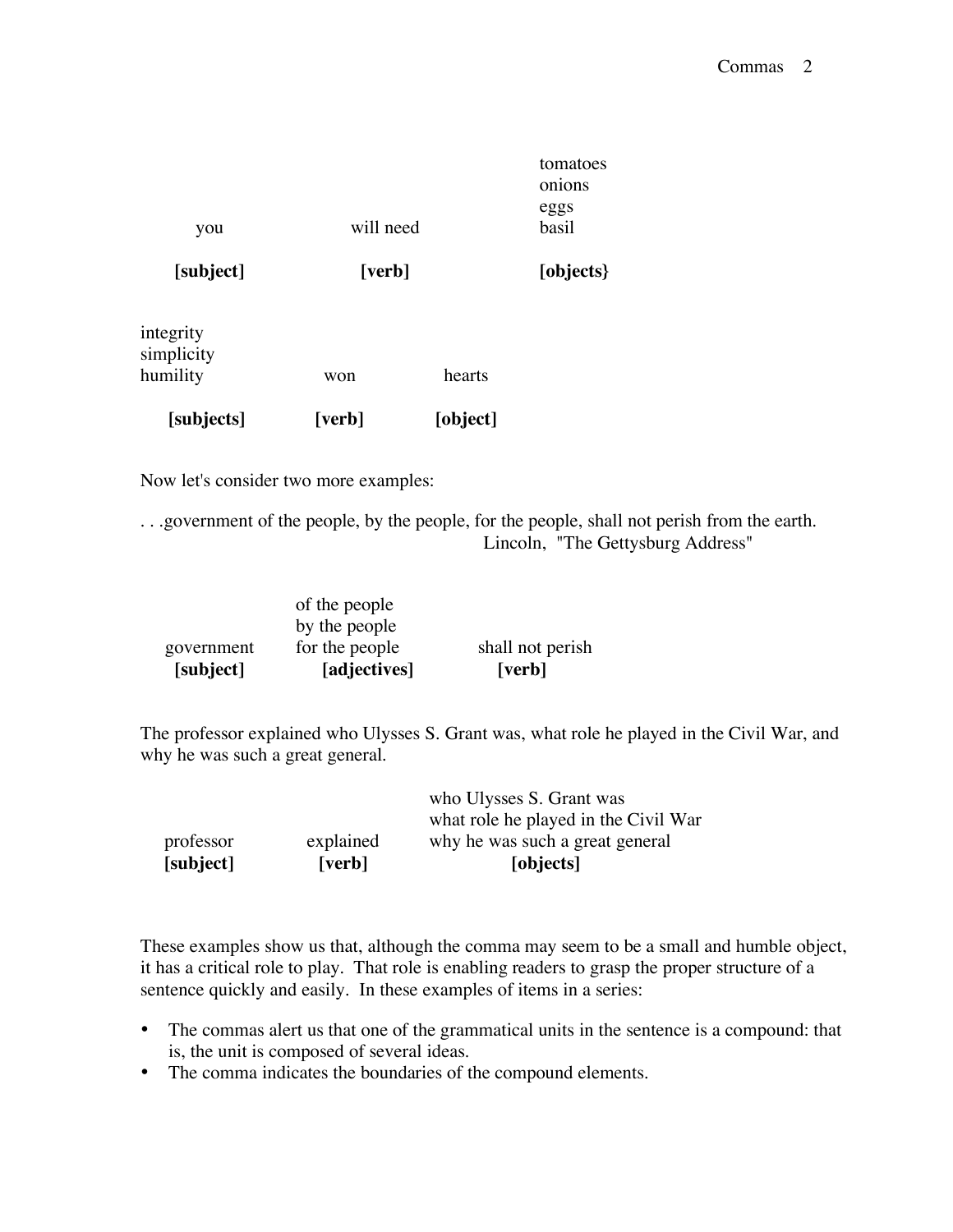NOTE: When a series includes *and* (or another coordinating conjunction), a comma is not required after the penultimate in the series:

. . . tomatoes, onions, eggs[,] and basil.

Some writers, however, prefer to put a comma here. Either use is correct. The "rule" is to follow the same style throughout a paper.

# **WHEN, HOW, AND WHY TO USE COMMAS TO SEPARATE OR SET OFF GRAMMATICAL UNITS**

Up to this point we have been considering compound grammatical structures. The units we have separated with commas are a series of ideas that play the same grammatical role ( fulfill the same grammatical function) in a sentence.

To complete our understanding of appropriate comma use, let's consider some perverse uses of commas:

He went to, the store. Sally, loves Mike. The old, tree was cut down after, the arborist declared it dead.

These uses of the comma should strike you as perverse because the commas here are separating grammatical units that are units of meaning: in other words, they are elements that want and need to be together in order to create meaning.

To put it negatively:

You never want to separate or set off grammatical elements that belong together and/or that are essential to the meaning you intend the sentence to communicate.

To put it positively:

commas allow you to exploit the potentials of structuring sentences in English because they enable readers to grasp, easily and quickly, the grammatical structure you are using.

Specifically,

- Commas allow you to signal inversions of the natural grammatical pattern of a sentence.
- Commas allow you to signal and set off grammatical elements that "interrupt" the natural S-V-O progression of a clause.
- Commas allow you to set off ideas that are not essential to the core idea the sentence is intended to convey.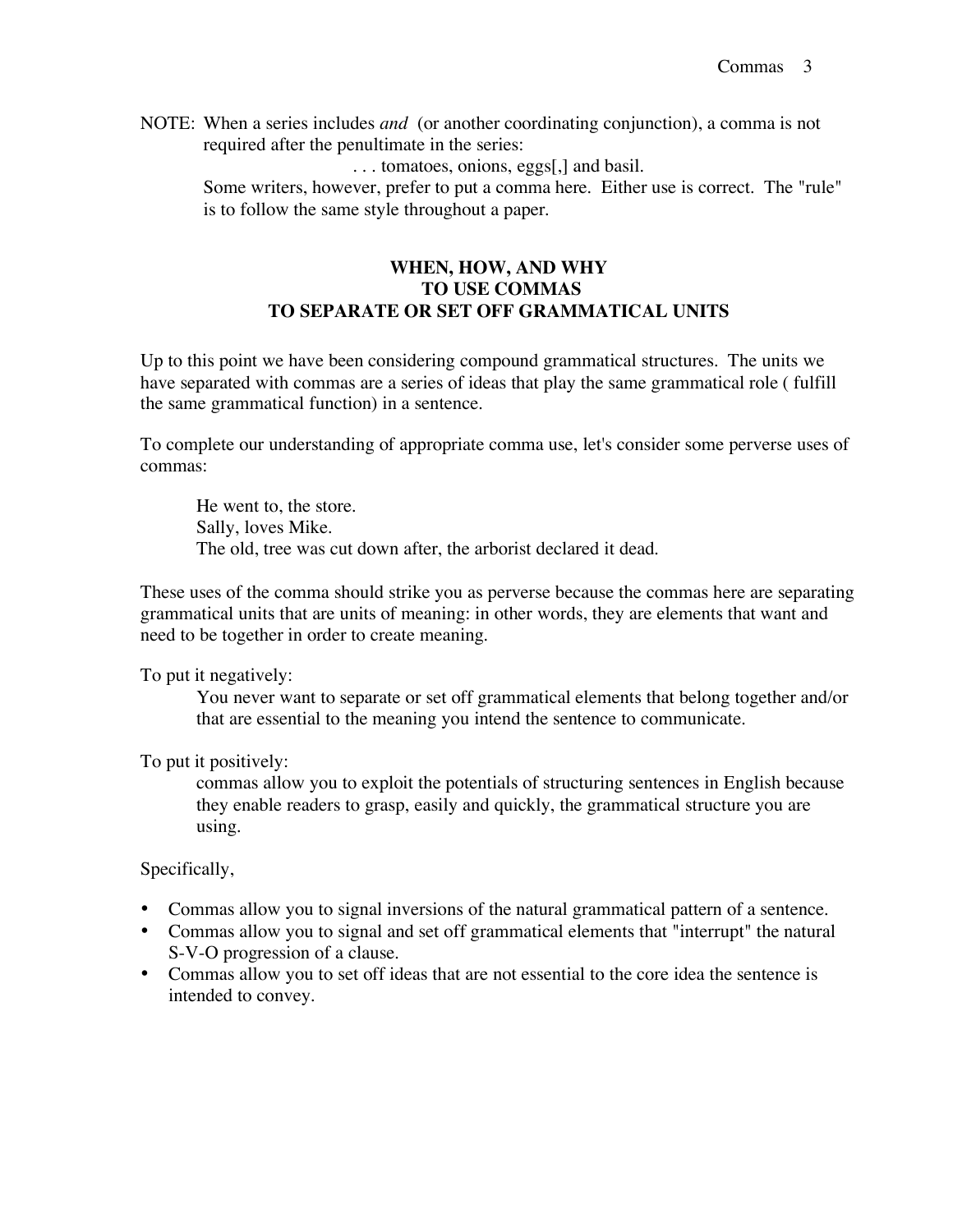### **INVERSIONS**

To see how these principles work, let's start with a sentence in its natural, right-branching order:

Alice sat down wearily to watch television after she cleaned up the kitchen and tucked her five children in for the night.

Alice sat down wearily to watch television after she cleaned up the kitchen and tucked her five children in for the night.

The *after* clause (underlined), because it functions as an adverb, can move around in this sentence. We can, for example, shift it to the beginning of the sentence. Since this clause is pretty long, we'll put a comma at its end to signal readers that the introductory subordinate element is complete, and that the sentence now moves on to the main clause.

After she cleaned up the kitchen and tucked her five children in for the night, Alice sat down wearily to watch television.

# **INTERRUPTERS**

Other inversions of the natural grammatical order may interrupt the normal progression of the S-V-O of a clause. Since S-V-O form a unit of elements that belong together, we'll put commas at the beginning and end of an interrupter to signal that we are interrupting the S-V-O unit.

Natural order:

She told us that Alfred's meatloaf was the best in town.

Inversion as interrupter:

Unpunctuated inversion:

Alfred's meatloaf she told us was the best in town.

Set off with commas:

Alfred's meatloaf, she told us, was the best in town.



Alfred's meatloaf was the best in town.

The unpunctuated version is included here to illustrate the confusion our brains experience when we reach the word *she*. By comparison, the pair of commas isolate and set off this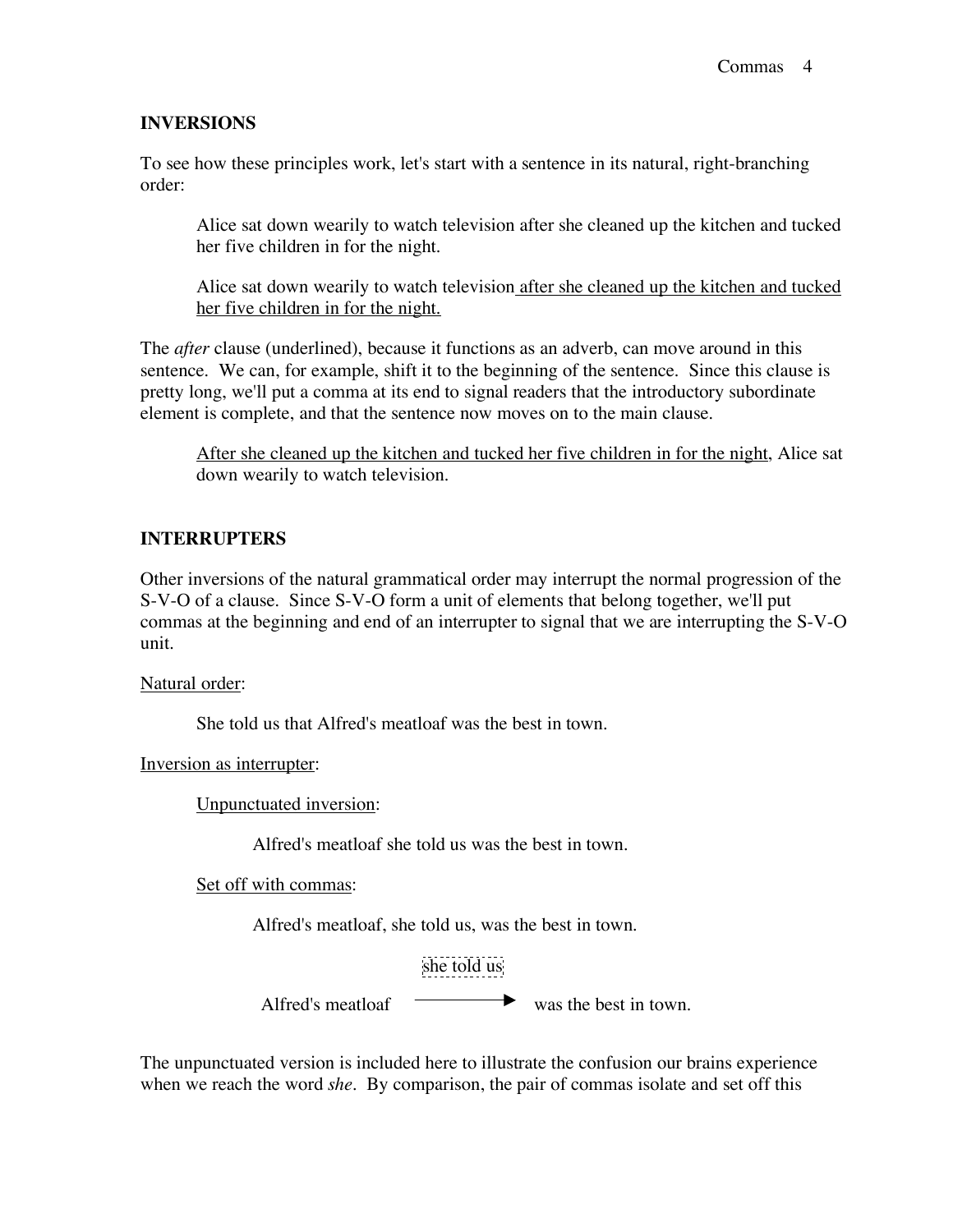interrupter as a unit, allowing our brains to process the sentence in the way visually represented above.

Here's another example of an inversion as an interrupter:

### Natural order:

Most critics contend that Hedwig is a tragic figure in this version of the legend.

Inversion as interrupter:

Most critics contend that, in this version of the legend, Hedwig is a tragic figure.

We may also introduce adverbs into a sentence that interrupt the natural progression of a sentence. Again, to signal such an interruption, such words or phrases are often set off with commas:

He was not, *however*, skilled enough to execute that dive well.

She was, *indeed*, very beautiful.

Hannah will, *sooner or later*, realize what a mistake she made.

He argued, *first*, that use of bicycles on campus should be encouraged.

I will show that, *in fact*, the defendant was on the other side of town.

We are now ready to tackle and understand constructions that are most problematic for writers and thus where errors in comma usage are most likely to occur.

### **RESTRICTIVE AND NONRESTRICTIVE GRAMMATICAL ELEMENTS**

By this point in our discussion it should be obvious that, if you expect to use commas (or any punctuation, for that matter) appropriately, you need to have a feel for the grammar of a sentence. Keeping in mind two basic notions should help you out here:

- Terms like *subject*, *verb*, *object*, *adjective*, *adverb* refer to FUNCTIONS within a sentence. Words filling these grammatical "slots" in a sentence are playing a particular role.
- Any of these functional "slots" can be filled by one word or by a group of words (either a phrase or a clause).

Restrictive or nonrestrictive elements may be adjectives, adverbs, or appositives. All three have essentially the same purpose or function: to specify or to say something more about a noun or the meaning expressed in the sentence.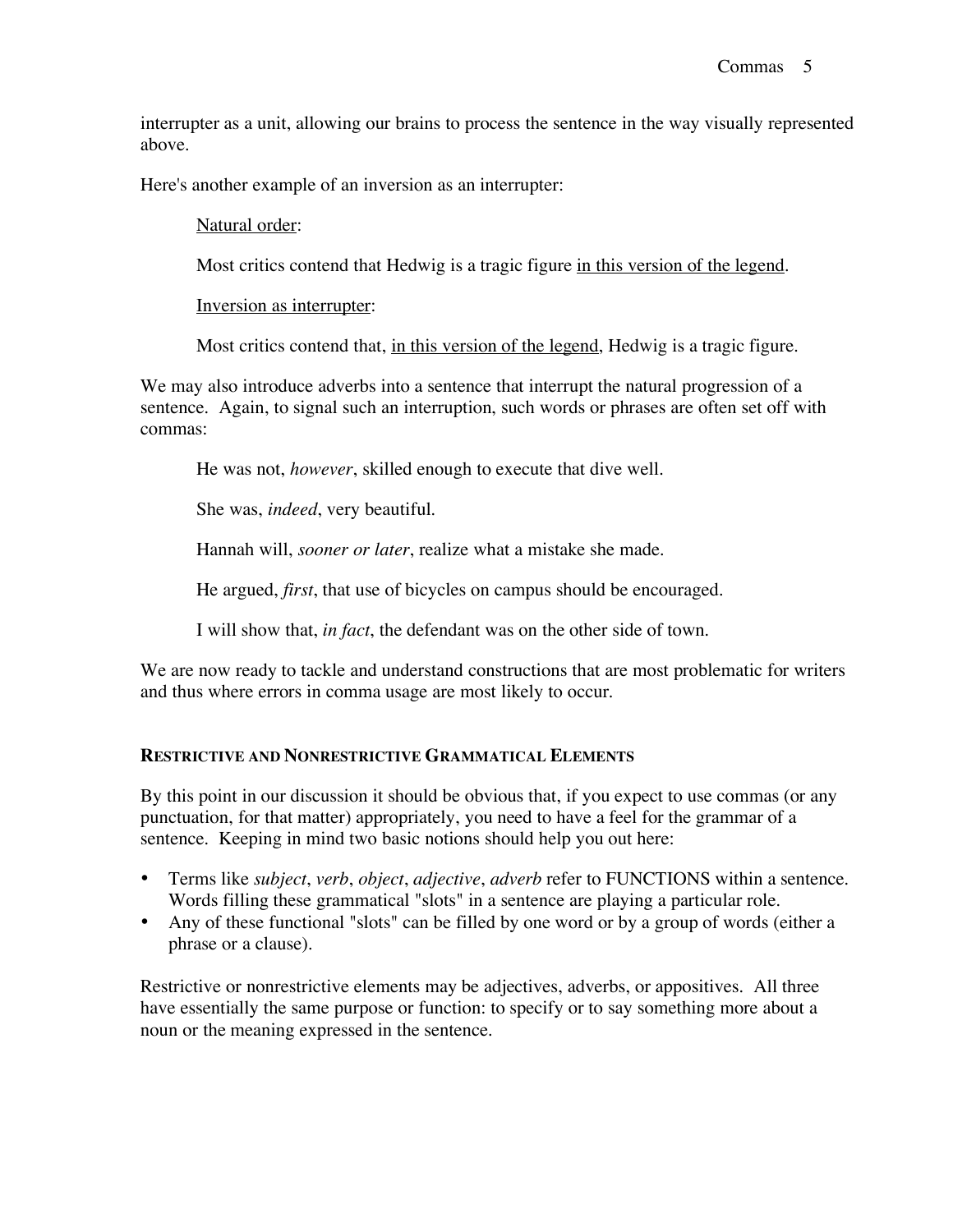My friend **Rachel** is graduating on Saturday. appositive: a noun (Rachel) specifying another noun (friend)

The novels of F. Scott Fitzgerald are brilliant. adjective: specifying which novels

He flunked the test, probably because he didn't bother to study for it. adverb: says something more specific about the idea in the main clause

Adverbs, adjectives, appositives may be restrictive or nonrestrictive.

- **A restrictive modifier** is one that expresses something essential to the meaning being expressed in the sentence as a whole. To leave out this idea would be to change the meaning of the sentence. It should be obvious at this point that we do NOT separate these modifiers from the words they restrict.
- **A nonrestrictive modifier** is one that adds information to a sentence. Leaving it out does not change the meaning communicated by the sentence as a whole. Writers signal nonrestrictive modifiers by setting them off with commas.

The easiest and quickest way to determine if a modifier is restrictive or nonrestrictive is to remove it from the sentence and ask if the idea is the same:

The novels of F. Scott Fitzgerald are brilliant. Are you saying: novels are brilliant? No. The statement is restricted to novels by F. Scott Fitzgerald.

My son will not be allowed to drive unless he has an adult with him in the car. Are you saying: My son will not be allowed to drive? No. He is allowed to drive as long as the condition explicitly stated here is met.

My father, who is planning to retire next year, is an avid skier. Are you saying: My father is an avid skier? Yes. The information about retirement does not affect the statement about your father's interest in skiing.

In some sentences the meaning conveyed by the main clause of the sentence and by a particular modifier makes it pretty obvious if a modifier is restrictive or non-restrictive. This is the reason that your teachers are able to "correct" errors.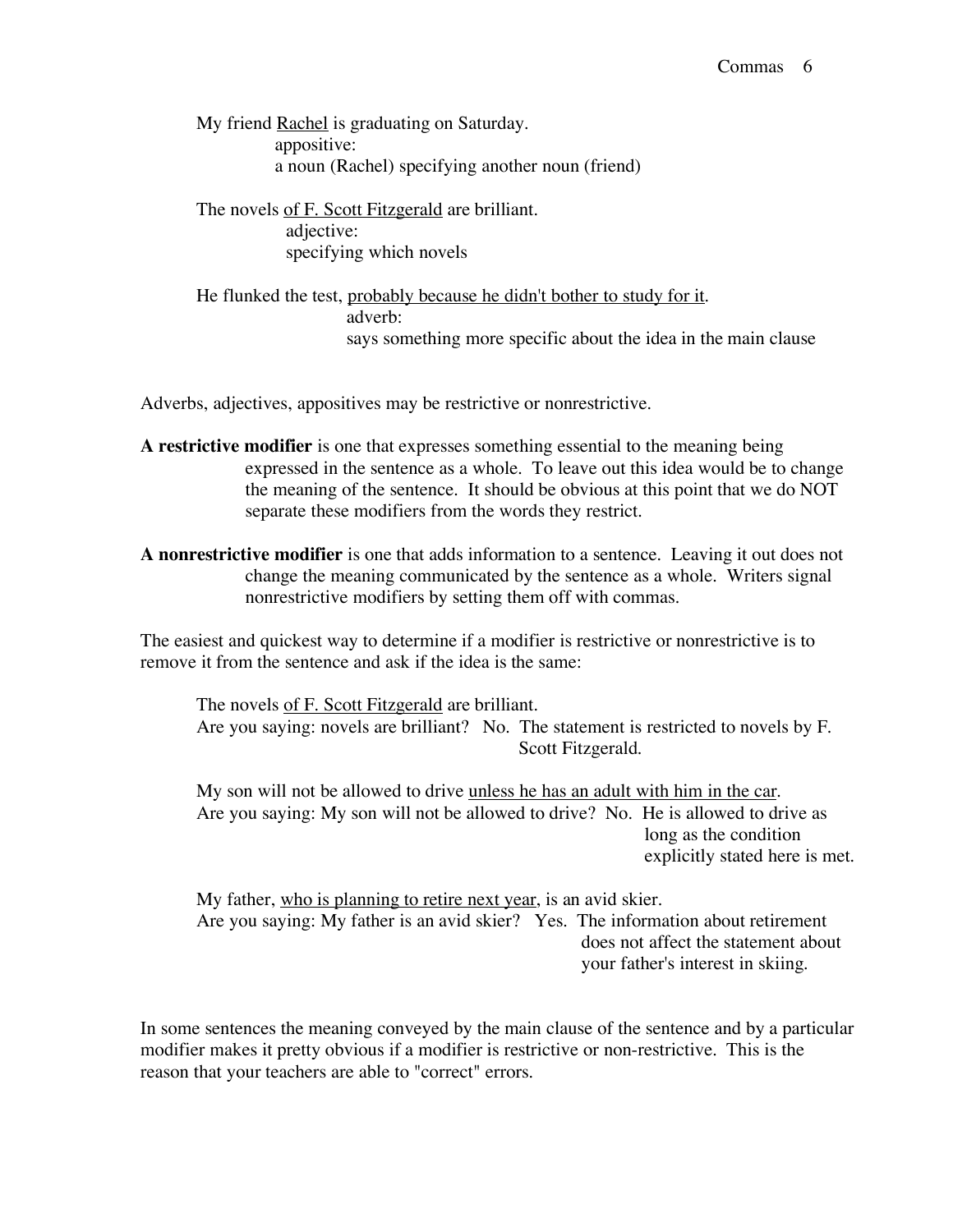You should be aware, however, that it is the writer who determines whether a modifier is restrictive or nonrestrictive, and punctuates accordingly, so the reader reads the sentence appropriately.

For example:

Junior flunked his chem test because he didn't study. Junior flunked his chem test, probably because he didn't study.

These two sentences carry different messages. The writer of the first sentence is informing us of the reason that Junior flunked the chem test. The comma in the second sentence lets us know that the *because* clause is a nonrestrictive one. It could be left out without changing the message of the main clause. The message of the sentence, therefore, is simply that Junior did not pass the test.

Let's see how well you are understanding restrictive and nonrestrictive modifiers.

**QUIZ** (answers in footnotes)

Which of these sentences tells us that you have more than one brother?<sup>1</sup>

- (1) My brother Tom plays the guitar.
- (2) My brother, Tom, plays the guitar.

Which of these sentences tells us that the doctors did not treat villagers who suffered from yellow fever or beriberi? 2

- (1) The doctors treated the villagers who were suffering from malaria.
- (2) The doctors treated the villagers, who were suffering from malaria.

At the 1984 Republican convention the platform committee had a heated discussion over which of the following sentences should go into the party's platform! Which of these sentences was the choice of the strict conservatives?<sup>3</sup>

- (1) We therefore oppose any attempt to increase taxes, which would harm the economy and reverse the trend toward restoring control of the economy to individual Americans.
- (2) We therefore oppose any attempt to increase taxes which would harm the economy and reverse the trend toward restoring control of the economy to individual Americans.

<sup>&</sup>lt;sup>1</sup> The answer is (1). Unless you provide the name of which brother, your statement will not really communicate what you want to tell us.

<sup>&</sup>lt;sup>2</sup> The answer is (1). The action of treating is restricted to those particular villagers who had malaria.

<sup>&</sup>lt;sup>3</sup> The answer is (1). Conservatives are opposed to any and all sorts of taxes. The *which* clause simply explains their general opposition.